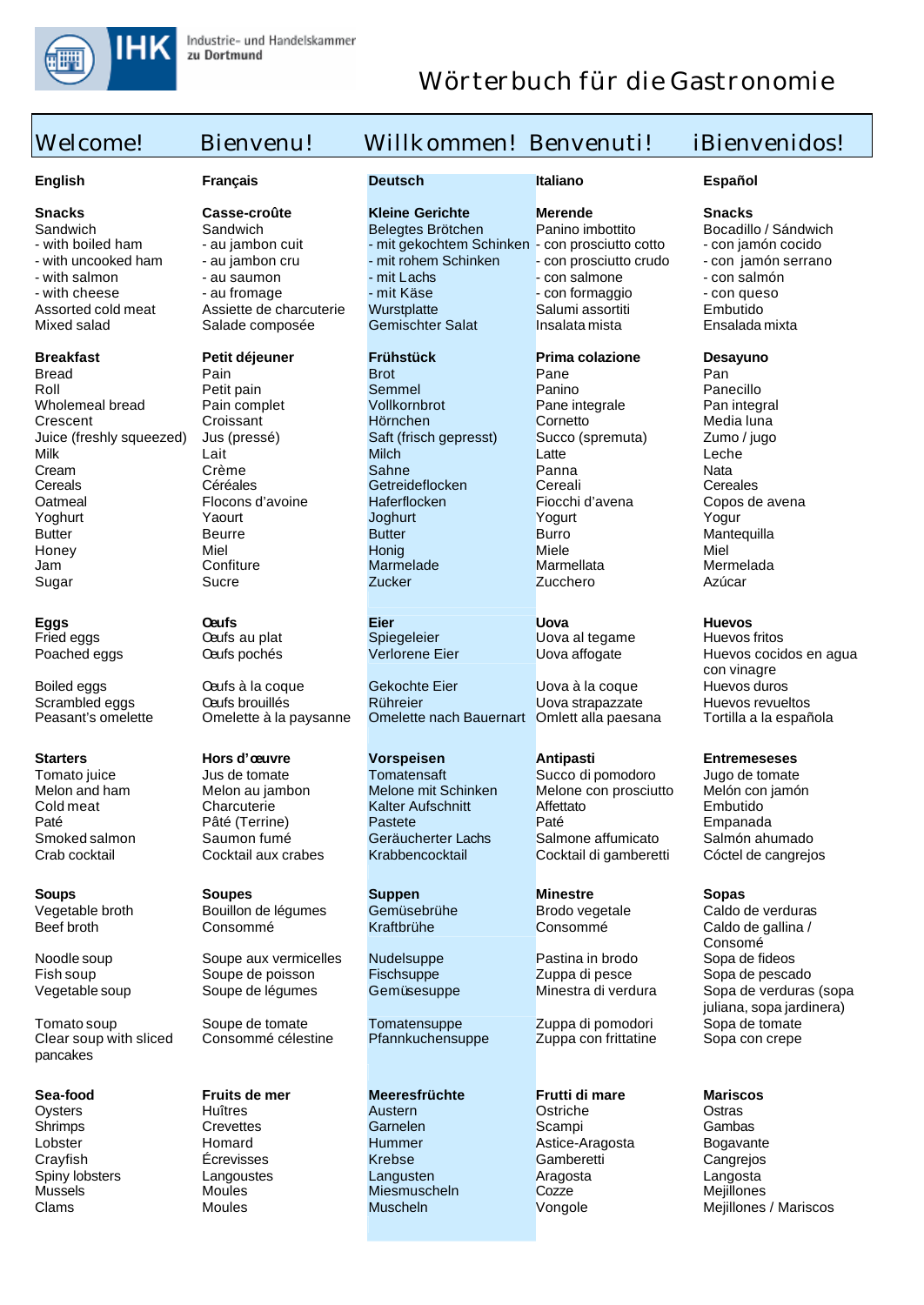**Fish Poisson Fisch Pesce Pescado** Eel Anguille Aal Anguilla Anguila Trout Truite Forelle Trota Trucha Gilt head Dorade Goldbrasse Orata Dorada Pike Brochet Hecht Luccio Lucio Halibut Flétan Heilbutt Nasello Hipogloso / Halibut / Heilbut / Hipogloso / Halibut / Fletán Cod Morue Kabeljau Merluzzo Bacalao Carp Carpe Karpfen Carpa Carpa Lake whitefish Corégone **Renke** Coregone Renke Coregone Salmon Saumon Lachs Salmone Salmón Sardines Sardines Sardinen Sardine Sardina Plaice Carrelet Scholle Platessa Solla Sole Sole Seezunge Sogliola Lenguado Tuna Thon Thunfisch Tonno Atún Catfish Silure Waller Siluro Pike-perch Sandre Zander Sandra Lucioperca **Meat Viande Fleisch Carne Carne** Chipped veal in cream Èmincé de veau Geschnetzeltes Vitello alla zurighese Carne cortada con salsa de champiñones Meat balls Boulettes Hackbällchen Polpettine di carne Albóndigas Minced meat Viande hachée Hackfleisch Tritato Carne picada Knuckle of veal Jarret de veau Calbshaxe Zampetto di vitello Veal chop Côte de veau Kalbskotelett Costoletta di vitello Chuleta de tenera Leg of lamb Gigot d'agneau Lammkeule Coscia d'agnello Pierna de cordero<br>
Lamb chop Côtelette d'agneau Lammkotelett Costoletta d'agnello Chuleta cordero Lamb chop Côtelette d'agneau Lammkotelett Costoletta d'agnello Chuleta<br>Liver Costoletta communication control control correspondent control control de Costoletta communication de Co<br>Leber Fegato Costoletta d'agnesia de Cor Liver Foie Leber Fegato Hígado Roast beef Rôti de boeuf Rinderbraten Arrosto di manzo marinato Asado de res<br>Braised beef, marinated in Bœuf braisé à l'aigre Sauerbraten Manzo brasato all'agro Carne adobada Braised beef, marinated in Bœuf braisé à l'aigre vinegar<br>Roast pork Manzo brasato all'agro Roast pork and Rôti de porc Schweinebraten and Arrosto di maiale Asado de cerdo<br>
Pork tenderloin Filet de porc Schweinefilet Filetto di maiale Solomillo de cer Solomillo de cerdo Suckling pig Cochon de lait Spanferkel Maialino al latte Cochinillo Veal cutlet Vienna style Escalope de veau à la viennoise Wiener Schnitzel Costoletta alla milanese Escalope milanesa Sirloin steak with fried onions Entrecôte aux oignons Zwiebelrostbraten Bistecca di manzo con cipolle Carne de cerdo con salsa de cebolla **Poultry and Game Volaille et Gibier Geflügel und Wild Pollame e Selvaggina Aves y Caza** Roast chicken Poulet rôti Brathähnchen Pollo arrosto Pollo arrosto Pollo arrosto Pollo arrosto Pollo en Pato<br>Duck Pato Duck Canard Ente Anatra Pato Pheasant Faisan Fasan Fagiano Faisán Goose Oie Gans Oca Ganso Turkey Dindon Truthahn Tacchino Pavo Deer Cerf Hirsch Cervo Ciervo Hare Lièvre Hase Lepre Liebre Venison Chevreuil Reh Capriolo Corzo Rabbit Lapin Kaninchen Coniglio Conejo Wild boar Sanglier Wildschwein Cinghiale Jabalí **Side dishes Garnitures Beilagen Contorni Guarnición** Roast potatoes **Pommes sautées** Bratkartoffeln **Patate al cartoccio** Patatas salteadas Mashed potatoes Purée de pommes de terreKartoffelpüree Purè di patate Puré de patata<br>Baked potatoes Pommes de terre en robe Folienkartoffeln Patate all'Americana Patata envuelta Baked potatoes Pommes de terre en robe Folienkartoffeln de chambre<br>Pommes frites Patata envuelta de papel aluminio<br>Patatas fritas French fries / chips Pommes frites Pommes frites Patate fritte Rice Riz Reis Riso Arroz Noodles Pâtes Nudeln Pasta Pasta / Fideos Dumplings Quenelles Knödel Gnocchi Masa de patatas cocida **Vegetables Légumes Gemüse Verdura Verdura** Cauliflower Chou-fleur Blumenkohl Cavolfiore Colifor Peas Petits pois Erbsen Piselli Guisantes Green beans Haricots verts Grüne Bohnen Fagiolini Judías Cucumbers Concombres Gurken Cetrioli Pepino Garlic Ail Knoblauch Aglio Ajo Kohlrabi Chou-rave Kohlrabi Cavolo rapa Conlinabo

Leek Poireaux Lauch Porri Puerro Corn Maîs Mais Granoturco Maíz Carrots Carottes Carotten Carotten Carote Carote Zanahorias Peppers Poivrons Paprikaschoten Peperoni Pimiento Parsley Persil Petersilie Prezzémolo Perejil

Horse-radish Raifort Meerrettich Kren-Rafano Rábano picante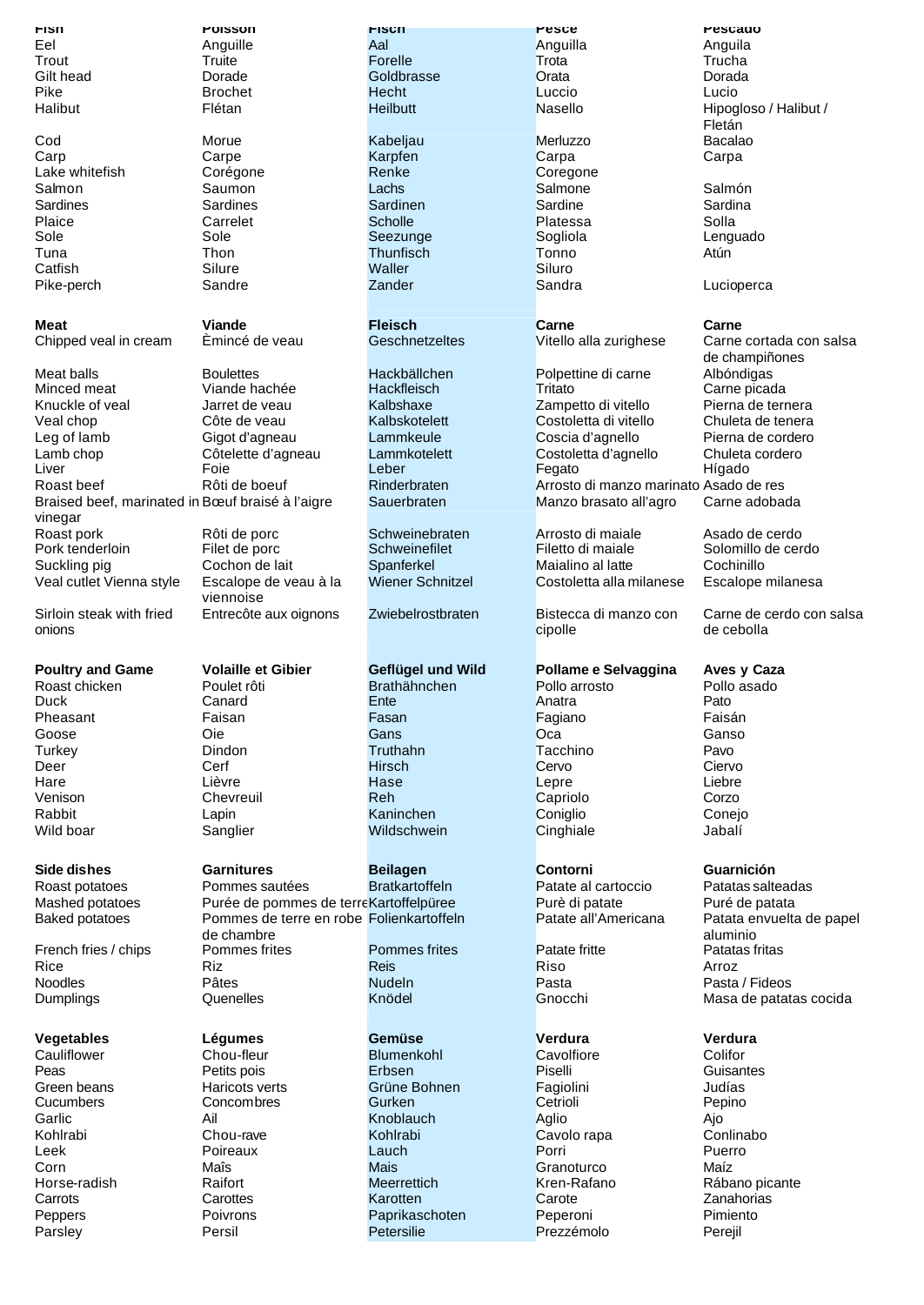### **Desserts Desserts Nachtisch Dessert Postre**

Cheese Fromage Käse Formaggio Queso Pie Tarte Torte Torta Tarta Bavarian Cream Bavarois Bayerische Creme Bavarese Crema de Bavaria Fruit salad Salade de fruits Obstsalat Macedonia di frutta Macedonia de frutas Cake Gâteau Kuchen Dolce Pastel Ice cream Crême glacée Eis Eis Gelato Helado Pancake Crêpe Crêpe Pfannkuchen Crêpe Crêpe Crepe<br>
Kaiserschmarten (raisin Kaiserschmarten Kaiserschmarten Kaiserschmarten Kaiser Kaiserschmarren (raisin omelet cut up into pieces)

**Fruit Fruits Obst Frutta Fruta** Lemon Citron Zitrone Limone Limón

# **Meats (style) Préparation Zubereitung Preparazione Preparación**

### **Common phrases Phrases usuelles Gebräuchliche**

Mushrooms Champignons Pilze Funghi Hongos / Setas

Kaiserschmarren (omelette aux raisins coupée en morceaux)

Pineapple Ananas Ananas Ananas Piña Apples Pommes Äpfel Mele Manzanas Oranges Oranges Orangen Arancie Naranjas Apricots Abricots Aprikosen Albicocche Albaricoques Pears **Poires** Poires Birnen **Pere** Pere Peras Dates Dattes Datteln Datteri Dátiles Strawberries Fraises Erdbeeren Fragole Fresas Figs Figues Feigen Fichi Higos Blueberries Myrtilles Heidelbeeren Mirtilli Arándanos Raspberries Framboises Himbeeren Lamponi Frambuesas Cherries Cerises Kirschen Ciliegie Cerezas Mandarines Mandarines Mandarinen Mandarini Mandarinas Melon Melons Melone Melone Melón Grapefruit Pamplemousse Pampelmuse Pampelmo Pomelo Peaches **Pêches Peaches** Pfirsiche Pesche Pesche Melocotones Plums Prunes Pflaumen Prugne Ciruelas Grapes Raisins Trauben Uva Uvas

Chanterelles Chanterelles Pfifferlinge Cantarelli Cantarela Mushrooms Cèpes Steinpilze Porcini Boletos Brussels sprouts Choux de Bruxelles Rosenkohl Broccoletti di Bruxelles Col de Bruselas Red cabbage Chou rouge Rotkohl Cavolo rosso Lombarda / Col rojo Asparagus Asperges Spargel Asparagi Espárrago Spinach Èpinards Spinat Spinaci Espinaca Tomatoes **Tomates Tomaten Tomaten** Pomodori Pomodori Tomate Onion Oignon Zwiebel Cipolla Cebollas Lettuce Laitue Kopfsalat Lattuga Lechuga

**Kaiserschmarren** (omelette spezzettata all'uvetta)

Black Forest cake Fôret-Noire Schwarzwälder Kirschtorte Torta della Selva Nera Tarta de la Selva Negra

Boiled Bouilli Gekocht Cotto Cocido Roasted Rôti Gebraten Arrostito Asado Stewed En râgout Gedünstet Stufato Estofado Coated Pané Paniert Impanato Empanado Stuffed Farci Gefüllt Ripieno Relleno Sautéed Sauté Geröstet Saltato Salteado / Asado Well done Bien cuit Bien cuit Gut durchgebraten Ben cotto Bien pasado<br>
Medium Apoint Rosa gebraten Medio Medio Poco pasado Medium  $\AA$  point Rosa gebraten Medio Poco pasado Rare **Saignant** Englisch gebraten Al sangue A la inglesa With gravy **Avec de la sauce** Mit Sauce Con salsa Con salsa Con salsa

**Ausdrücke**

Menu-card Menu Speisekarte Lista delle vivande Menú Wine list Carte des vins Weinkarte Lista dei vini Carta de vino Dish Met / Plat Gericht Pietanza Plato Place setting Couvert Gedeck Coperto Cubierto Napkin Serviette Serviette Tovagliolo Servilleta Plate **Assiette** Assiette Teller Piatto Piatto Plato Knife Couteau Messer Coltello Cuchillo Fork Fourchette Gabel Forchetta Tenedor Spoon Cuillère Löffel Cucchiaio Cuchara Glass Verre Glas Bicchiere Vaso Bottle Bouteille Flasche Bottiglia Botella Toothpicks Cure-dents Zahnstocher Stuzzicadenti Pallilo de dientes Salt Sel Salz Sale Sal Pepper Poivre Pfeffer Pepe Pimienta Vinegar Vinaigre Essig Aceto Vinagre

Kaiserschmarren (tortilla dulce con uvas)

Bananas Bananas Bananen Banane Plátanos / Bananas

### **Modi di dire Expresiones usuales**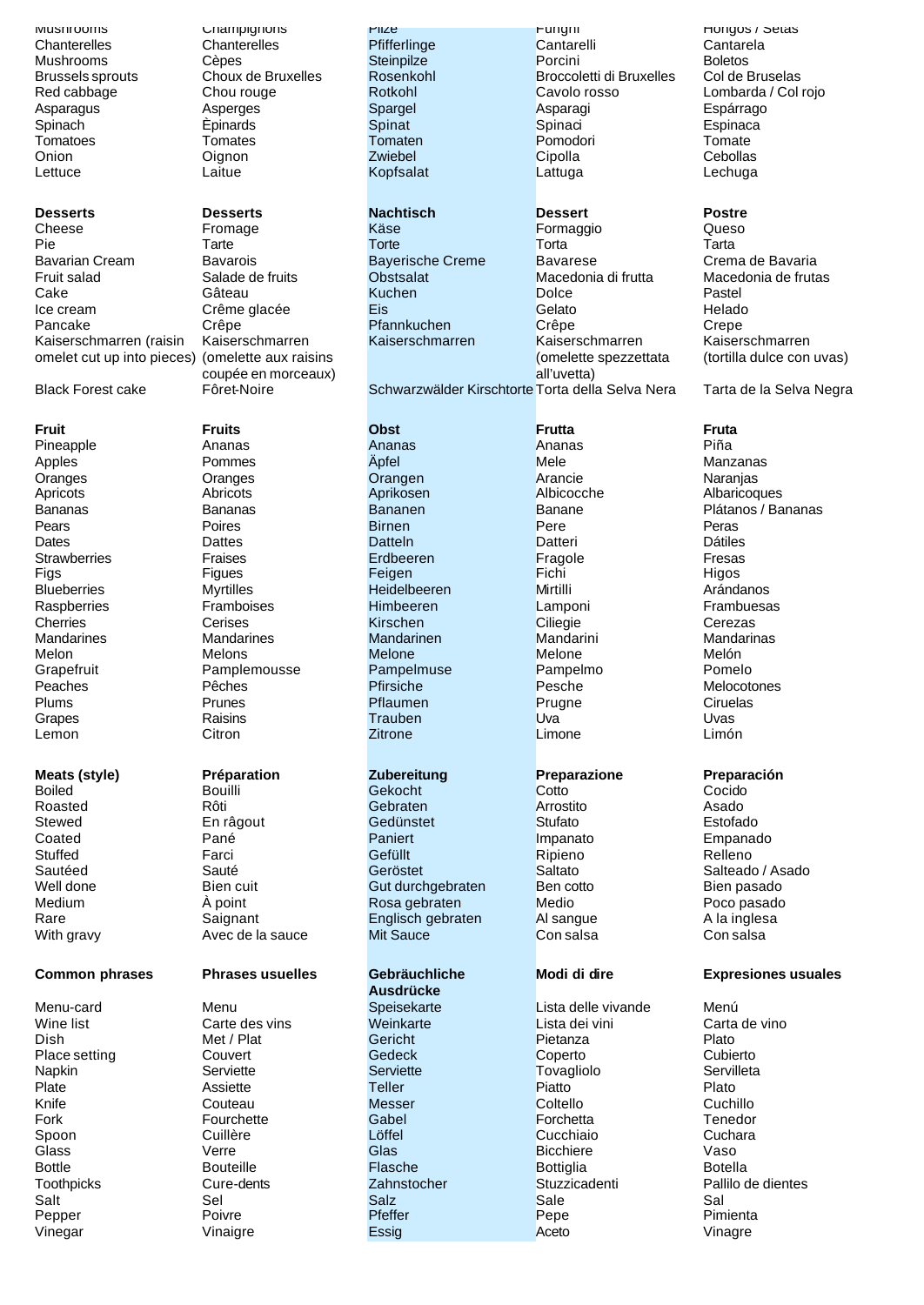| UII                            | nulle                                             | <u>VI</u>                             | UIIU                                               | Acelle                                              |
|--------------------------------|---------------------------------------------------|---------------------------------------|----------------------------------------------------|-----------------------------------------------------|
| Cold                           | Froid                                             | Kalt                                  | Freddo                                             | Frío                                                |
| Hot                            | Chaud                                             | Heiß                                  | Caldo                                              | Caliente                                            |
| More                           | Plus                                              | Mehr                                  | Più                                                | Más                                                 |
| Less                           | Moins                                             | Weniger                               | Meno                                               | Menos                                               |
| Without                        | Sans                                              | Ohne                                  | Senza                                              | Sin                                                 |
| What time is breakfast /       | A quelle heure servez-                            | Wann wird gefrühstückt /              | A che ora si fa colazione /                        | ¿A qué hora tomamos el                              |
| lunch / dinner served?         | vous le petit déjeuner /                          | zu Mittag / Abend                     | si pranza / si cena?                               | desayuno / la comida / la<br>cena?                  |
|                                | déjeuner / dîner?                                 | gegessen?                             |                                                    |                                                     |
| I'd like to reserve a table    | Je voudrais réserver une<br>table                 | Ich möchte einen Tisch<br>reservieren |                                                    | Vorrei prenotare un tavolo Quiero reservar una mesa |
| There are of us                | Nous sommes                                       | Wir sind Personen                     | Noi siamo persone                                  |                                                     |
|                                | personnes                                         |                                       |                                                    | Somos  personas                                     |
| Enjoy your meal                | Bon appétit                                       | <b>Guten Appetit</b>                  | <b>Buon appetito</b>                               | ¡Que aproveche!                                     |
| We are in a hurry              | Nous sommes pressés                               | Wir haben es eilig                    | Abbiamo fretta                                     | No tenemos mucho tiempo                             |
| Please bring me                | Apportez-moi                                      | Bringen Sie mir                       | Mi porti                                           | Traígame                                            |
| Where are the toilets?         | Où sont les toilettes?                            | Wo ist die Toilette?                  | Dov'è il bagno?                                    | ¿Dónde está el lavabo / el                          |
|                                |                                                   |                                       |                                                    | baño?                                               |
| The bill, please?              | L'addition, s'il vous plaît? Die Rechnung, bitte? |                                       | Il conto, per favore ?                             | ¡La cuenta, por favor!                              |
| Thank you - You are            | Merci - Il n'y a pas de quoi Danke - Bitte        |                                       | Grazie - Prego                                     | Gracias - Por favor                                 |
| welcome                        |                                                   |                                       |                                                    |                                                     |
| Good-bye                       | Au revoir                                         | Auf Wiedersehen                       | Arrivederci                                        | ¡Hasta luego! ¡Adiós!                               |
|                                |                                                   |                                       |                                                    |                                                     |
| <b>Cold drinks</b>             | <b>Boissons froides</b>                           | <b>Kalte Getränke</b>                 | <b>Bevande fredde</b>                              | <b>Bebidas frías</b>                                |
| Mineral water                  | Eau minérale                                      | Mineralwasser                         | Acqua minerale                                     | Agua mineral                                        |
| Sparkling -                    | -gazeuse                                          | - mit Kohlensäure                     | - con gas                                          | - con gas                                           |
| Natural -                      | - non gazeuse                                     | - ohne Kohlensäure                    | - senza gas                                        | - sin gas                                           |
| Lemonade                       | Limonade                                          | Limonade                              | Limonata                                           | Gaseosa                                             |
| Fruit juice                    | Jus de fruits                                     | Saft                                  | Succo di frutta                                    | Zumo / Jugo                                         |
| Iced tea                       | Thé glacé                                         | Eistee                                | Tè freddo                                          | Té frío con zumo / jugo                             |
| Apple juice mixed with         | Jus de pommes avec de                             | Apfelschorle                          | Succo di mele con acqua                            | Zumo / Jugo de manzana                              |
| water                          | l'eau                                             |                                       |                                                    | con agua mineral                                    |
| Spezi (Cola with le-           | Spezi (Coca avec de                               | Spezi                                 | Spezi (Cola con aranciata) Spezi                   |                                                     |
| monade)                        | l'orangeade)                                      |                                       |                                                    | (Coca cola con limonada)                            |
| Ice cubes                      | GlaÇons                                           | Eiswürfel                             | Ghiaccio                                           | Cubos                                               |
|                                |                                                   |                                       |                                                    |                                                     |
| <b>Hot drinks</b>              | <b>Boissons chaudes</b>                           | <b>Warme Getränke</b>                 | <b>Bevande calde</b>                               | <b>Bebidas calientes</b>                            |
| Coffee                         | Café                                              | Kaffee                                | Caffè                                              | Café                                                |
| Coffee with milk               | Café au lait                                      | Milchkaffee                           | Caffèlatte                                         | Café con leche                                      |
| Hot chocolate                  | Chocolat chaud                                    | Schokolade                            | Cioccolata                                         | Chocolate                                           |
| Tea                            | Thé                                               | Tee                                   | Τè                                                 | Té                                                  |
|                                |                                                   |                                       |                                                    |                                                     |
| <b>Alcoholic drinks</b>        | <b>Boissons alcooliques</b>                       | Alkoholische Getränke                 | <b>Bevande alcoliche</b>                           | <b>Bebidas alcoholicas</b>                          |
| Beer (draught)                 | Bière (à la pression)                             | Bier (vom Fass)                       | Birra (alla spina)                                 | Cerveza (de barril)                                 |
| Light (dark)                   | Blonde (brune)                                    | Helles (Dunkles)                      | Bionda (scura)                                     | Cerveza rubia                                       |
| Weizen (white beer)            | Weizen (bière blanche)                            | Weizen                                | Weizen (birra chiara)                              | Cerveza negra                                       |
| Shandy                         | Panaché                                           | Radler                                | Radler (birra con limonata) Radler (cerveza con    |                                                     |
|                                |                                                   |                                       |                                                    | limonada)                                           |
| Cider (hard)                   | Cidre                                             | Apfelwein                             | Sidro                                              | Sidra                                               |
| Cider (slightly fermented)     | Moût                                              | Most                                  | <b>Mosto</b>                                       | Mosto / Sidra                                       |
| Dry (sweet) white wine         | Vin blanc sec (doux)                              | Weißwein trocken (süß)                | Vino bianco secco (dolce) Vino blanco seco (dulce) |                                                     |
| Red wine                       | Vin rouge                                         | Rotwein                               | Vino rosso                                         | Vino Tinto                                          |
| Sparkling wine                 | Vin mousseux                                      | <b>Sekt</b>                           | Spumante                                           | Cava                                                |
| Schnapps                       | Eau-de-vie                                        | Schnaps                               | Acquavite                                          | Aguardiente                                         |
| Mulled wine                    | Vin chaud                                         | Glühwein                              | Vino caldo                                         | Vino tinto caliente                                 |
|                                |                                                   |                                       |                                                    | aromatizado con especias                            |
|                                |                                                   |                                       |                                                    |                                                     |
| At the hotel                   | À l'hôtel                                         | <b>Im Hotel</b>                       | All'albergo                                        | En el hotel                                         |
| Single room                    | Chambre à un lit                                  | Einzelzimmer                          | Camera singola                                     | Una habitación individual                           |
| Double room                    | Chambre à deux lits                               | Doppelzimmer                          | Camera doppia                                      | Una habitación doble                                |
| Bathroom / shower / WC         | Salle de bains / douche /                         | Bad / Dusche / WC                     | Bagno / doccia / WC                                | Con bano / ducha / lavabo                           |
|                                | <b>WC</b>                                         |                                       |                                                    |                                                     |
| Balcony                        | Balcon                                            | <b>Balkon</b>                         | <b>Balcone</b>                                     | Balcón                                              |
| Parking lot                    | Parking                                           | Parkplatz                             | Parcheggio                                         | Estacionamiento /                                   |
|                                |                                                   |                                       |                                                    | Aparcamiento                                        |
| Half board                     | Demi-pension                                      | Halbpension                           | Mezza pensione                                     | Media pensión                                       |
| Full board                     | Pension complète                                  | Vollpension                           | Pensione completa                                  | Pensión completa                                    |
| Accommodation and<br>breakfast | La chambre avec petit                             | Übernachtung und<br>Frühstück         | Pernottamento con<br>colazione                     | Habitación                                          |
| Suitcase                       | déjeuner<br>Valise                                | Koffer                                | Valigia                                            | con desayuno<br>Maleta                              |
| Television                     | Télévision                                        | Fernseher                             | Televisione                                        | Televisión                                          |
| Refrigerator                   |                                                   |                                       |                                                    |                                                     |
|                                |                                                   |                                       |                                                    |                                                     |
|                                | Réfrigérateur<br>Oreiller                         | Kühlschrank                           | Frigorifero<br>Guanciale                           | Frigorífico<br>Almohada                             |
| Pillow<br><b>Blanket</b>       | Couverture                                        | Kopfkissen<br><b>Decke</b>            | Coperta                                            | Manta                                               |